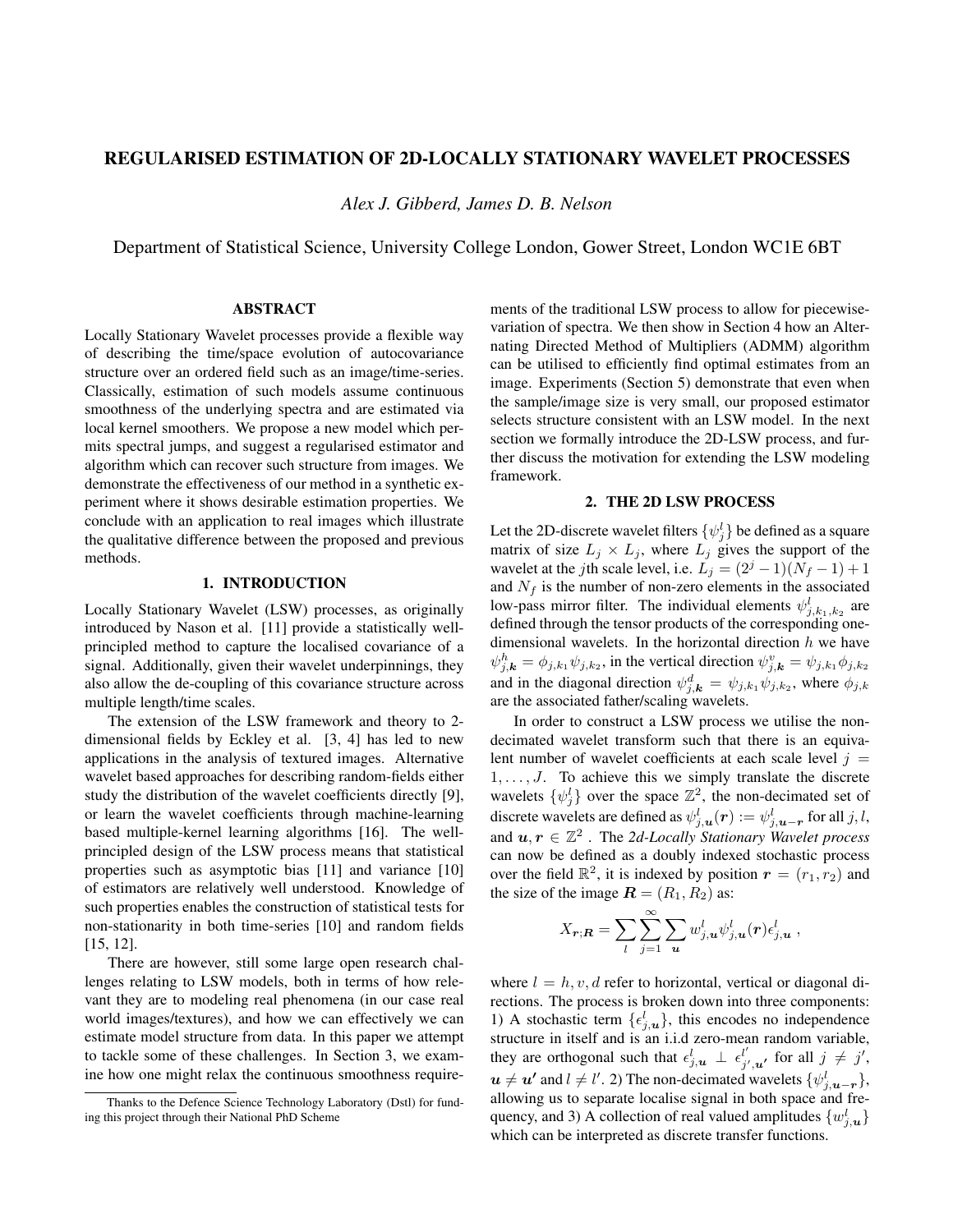#### 2.1. Smoothness Assumptions

In previous works authors enforce smoothness on the process via a Lipschitz continuous transfer function  $W_j^l(\boldsymbol{u}/\boldsymbol{R}),$ where the ratio  $u/R$  is understood to be component-wise. This function relates to the discrete amplitudes  $w_{j,\boldsymbol{u}}^l$  such that the maximum deviation between the two functions decays asymptotically, i.e.  $\sup_{\mathbf{u}} |w_{j,\mathbf{u}}^l - W_j^l(\mathbf{u}/\mathbf{R})| \leq \mathcal{O}(R^{-1}).$ In the original LSW formulation [11, 3], the above constraints are used to impose asymptotic smoothness on the transfer function, as sample size increases the authors then show asymptotic properties relating to convergence of the (auto)covariance (of the process) to the Local Wavelet Spectrum (LWS), defined as:  $S_j^l(\mathbf{u}/\mathbf{R}) = |W_j^l(\mathbf{u}/\mathbf{R})|^2$ , for  $j=1,\ldots,J(\mathbf{R}).$ 

Remark 1. *Continuously Smooth Spectra – In real images we do not realistically expect the spectral structure of images to vary in a continuous manner, rather the spectral properties of the image may change abruptly – for example where there exist two or more neighbouring regions of different materials or textures. In Section 3 we propose an estimator which relaxes such smoothness conditions and can permit spectral jumps.*

## 2.2. Kernel Estimators for the LWS

Let  $x_{r;R}$  be a sample pixel (at position r) drawn from the corresponding LSW-process  $X_{r;R}$ . A natural estimator for the spectrum can be constructed around the *empirical periodogram* which is defined in as  $\hat{I}_{j,r}^l = |d_{j,r}^l|^2$  where  $d_{j,r}^l = \sum_{\mathbf{k}} \psi_{j,r-\mathbf{k}}^l x_{r;\mathbf{R}}$  are the 2D-wavelet coefficients. It has been shown by Nason et al [11] in the 1D-case, and Eckley et al. [3] in the 2D case, that the empirical periodogram by itself is both biased and inconsistent, more specifically  $E[\hat{I}_{j,\bm{r}}^l] = \sum_{j,l} A_{(j,l),(j',l')} S_{j'}^{l'}(\bm{r}/\bm{R}) +$  $\mathcal{O}(\min(\mathbf{R})^{-1})$ . Mixing between scales/directions is encoded by the matrix  $\mathbf{A} = \sum_{k} \Psi_{j}^{l}(k) \Psi_{j'}^{l'}(k) \in \mathbb{R}^{JL \times JL}$ , where  $\Psi_j^l(\tau) = \sum_{\bf{r}}^{\infty} \psi_{j,\bf{r}}^l \psi_{j,\bf{r}}^l(\tau)$  is referred to as the autocorrelation wavelet. Such results are extensions of work in the 1D-case, however, rather than just mixing over scale, in the 2D-case we observe a dispersion of power over direction l.

Inverting  $A$  now allows one to construct an unbiased estimator as  $\tilde{S}^l_{j,\bm{r}} \ = \ \sum_{j'l'} A^{-1}_{(j,l),(j',l')} \hat{I}^{l'}_{j',\bm{r}},$  although unfortunately this estimator is still not consistent, i.e.  $\text{Var}(\hat{S}) \neq 0$  as  $R \to \infty$ . To encourage consistency one must perform some kind of smoothing over the image/samples. Typically it is suggested to smooth  $\hat{I}_{j,r}^l$  and then perform de-biasing, where smoothing is performed by either a second stage of wavelet transform and then thresholding, or adopting a moving average/kernel smoother [11, 4, 10]. In particular, in this paper we consider comparison to the de-biased kernel estimator given as:

$$
\hat{K}_{j,r}^{l} = \sum_{j',l'} A_{(j,l),(j',l')}^{-1} \left( \sum_{k} \mathcal{K}(r-k) \hat{I}_{j',k}^{l'} \right), \quad (1)
$$

where  $\mathcal{K}(\mathbf{r} - \mathbf{k})$  is a 2-dimensional kernel function defined over  $\mathbb{Z}^2$  with bounded support. For simplicity, in this work we use a box-car kernel with width h.

Remark 2. *Finite Sample Performance – Whilst asymptotically, one may show that kernel smoothers akin to (1) can recover the LWS spectrum in a consistent manner [10, 14], the finite sample performance of such estimators is often lacking. For example, in the multivariate case we demonstrated [5] such an estimator often produced negative estimates for the variance, a quantity that through the model construction is required to be positive.*

## 3. REGULARISED ESTIMATION OF THE LSW SPECTRUM

An alternative to kernel estimation is to construct a regularised estimator that can incorporate additional prior information about the LWS estimate. We define a quadratic loss function over the whole set of scales  $j = 1, \ldots, J(R)$  and directions  $l = \{h, v, d\}$  as:

$$
L(\bar{I};B) := \sum_{j,l} \|\bar{I}_{j,r}^l - \sum_{j',l'} A_{(j,l),(j',l')} B_{j',r}^{l'}\|_F^2 , \quad (2)
$$

where  $\bar{I}_{j,r}^l$  is an estimator of the biased spectrum. We note, that the above can be written in matrix form as  $L(\bar{I};B) :=$  $\|\bar{I} - AB\|_F^2$ , where  $\bar{I} \in \mathbb{R}^{LJ \times R_1 R_2}$  is a reshaped estimate of the periodogram and  $\mathbf{B} \in \mathbb{R}^{R_1 R_2 \times LJ}$  is our estimator relating to the set of B. A natural choice for the link function  $\bar{I}_{j,r}^l$ would be to use the raw empirical periodogram  $\bar{I}_{j,r}^l = \hat{I}_{j,r}^l$ , however, we instead opt to use the kernel estimator  $\bar{I}_{j,r}^{l}$  =  $\bar{K}_{j,\bm{r}}^l := \sum_{\bm{k}} \mathcal{K}(\bm{r}-\bm{k}) \hat{I}_{j',\bm{k}}^{l'}$ , we note that when  $\bm{B} = \hat{K}_{j,\bm{r}}^l$  as defined in (1), then  $L(\overrightarrow{\textbf{I}}, \overrightarrow{\textbf{B}}) = 0$  and is minimised.

Given we have defined a loss function for estimating the LWS, it is natural that we should consider whether we are required to incorporate additional constraints into the estimation procedure. The beauty of the formulation in Eq. (2) is that it allows us to consider estimation of the LWS spectrum as a convex optimisation problem. For example, since the LWS estimate should be positive, we can restrict solutions such that  $\hat{B} \geq 0$  through the simple addition of an indicator function, i.e.  $l_{\mathbb{R}^+}(\mathbf{B}) = 0$  if  $B_{i,j} \geq 0 \forall i, j$  and  $+\infty$  otherwise. Further to this positivity requirement, we can introduce additional constraints that relate to how we want or expect the estimates to behave when applied to real images. Inspired by work in change-point detection, and image segmentation, we here introduce a total-variation inspired penalty which actively constrains the estimator variation across the whole image according to;

$$
R_j^l(\mathbf{B}) = \lambda \sum_{m=2}^{R_1} \sum_{n=2}^{R_2} |B_{j,(r_1^{(m)},r_2^{(n)})}^l - B_{j,(r_1^{(m-1)},r_2^{(n-1)})}^l|,
$$

or in matrix form as;  $R(B) = \lambda ||[D_H B; D_V B]||_1$ , where  $D_H, D_V$  are differencing matrices operating respectively in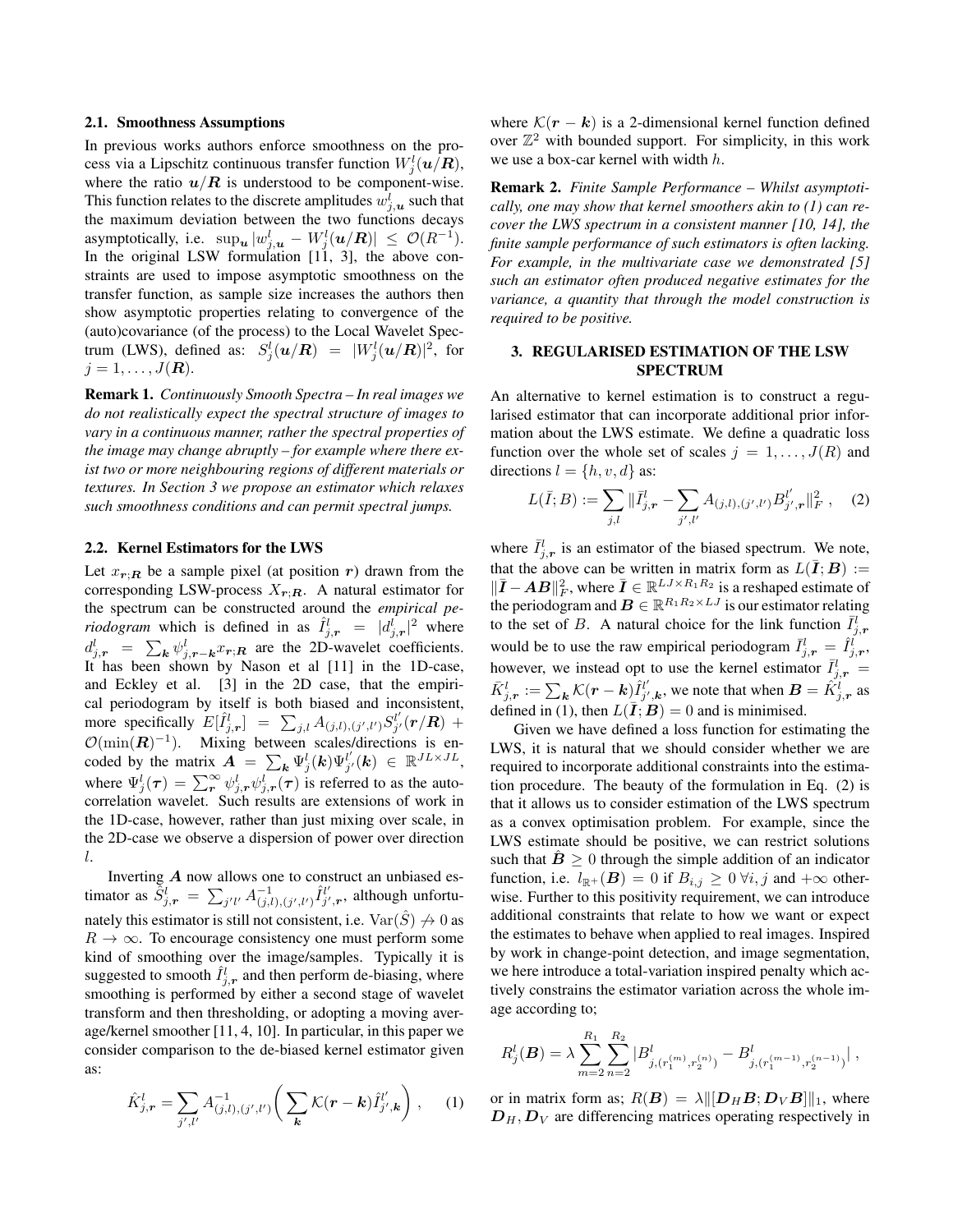| Name - Abbreviation               | Loss Fn. | Penalty              |
|-----------------------------------|----------|----------------------|
| De-Biased Kernel - K              |          | n/a                  |
| Positive Kernel - $K(P)$          |          | + ⊊ד                 |
| $TV\text{-}Positive\text{-}TV(P)$ |          | $l_{\mathbb{R}^+}+R$ |
| TV-Kernel Positive - TVK(P)       |          | $l_{\mathbb{D}^+}+R$ |

the horizontal and vertical dimensions. The table below describes the estimators we consider in this paper.

Remark 3. *Effect of Regularisation – Much like the kernel estimator in (1) the TV-estimators attempt to smooth the raw* periodogram over space. However, unlike simply using  $\hat{K}_{j,\bm{r}}^{l}$ *alone, such a TV-constraint fuses estimates across the whole image resulting in a global estimator. Due to the*  $\ell_1$  *form of the norm, such estimators should promote piecewise structure in the spectra, for example see Harchaoui et al. [6] for an application in the univariate change-point detection setting.*

## 4. ALTERNATING DIRECTED METHOD OF MOMENTS ALGORITHM

Due to the biased nature of the raw periodogram we need to consider jointly all the scale levels within one optimisation problem. Our strategy here is to tackle this optimisation task with an *Alternating Directed Method of Multipliers (ADMM)* approach. Such methods are becoming increasingly popular for solving convex optimization problems that are formed as the sum of convex objectives. The ADMM method allows one to split up the optimisation problem across linearly separable portions of the objective.

Taking the K(P)-LWS objective for example, we reformulate the optimisation problem in an explicitly constrained form;  $\operatorname{arg\,min}_{\bm{B};\bm{U}=\bm{B}} \|\tilde{\bm{K}} - \bm{A}\bm{B}\|_F^2 + l_{\mathbb{R}^+}(\bm{U})$ , where  $\bm{U}$  is referred to as an auxiliary variable. In practice, and to ensure sufficient curvature, an augmentation term  $\mu/2||\boldsymbol{U} - \boldsymbol{B}||_F^2$  is added to the Lagrangian, in the general case, we introduce auxiliary variables for each term  $Q_B = Q_{\mathbb{R}^+} = B \cdot Q_{AB} = 0$  $AB, Q_D = DQ_B$ , i.e. in matrix form  $FB = GQ$ , where

$$
F = \begin{bmatrix} A \\ I \\ 0 \\ I \end{bmatrix}, G = \begin{bmatrix} I \\ I \\ -D & I \\ I \end{bmatrix}
$$

.

We now formulate the augmented Lagrangian  $\mathcal{L}(\mathbf{B}, \mathbf{Q}, \mathbf{V}) :=$ 

$$
\|\bar{\pmb{K}}\!-\!\pmb{Q}_{AB}\|^2_F\!+\!l_{\mathbb{R}^+}(\pmb{Q}_{\mathbb{R}^+})\!+\!\lambda\|\pmb{Q}_D\|_1\!+\!\displaystyle\frac{\mu}{2}\|\pmb{F}\pmb{B}\!-\!\pmb{G}\pmb{Q}\!-\!\pmb{V}\|^2_F\;,
$$

where  $V/\mu$  are Lagrange multipliers. The Lagrangian problem can now be solved through a series of updates, minimising sequentially,  $\arg \min_{U} \mathcal{L}(\mathbf{B}, \mathbf{Q}, \mathbf{V})$ ,  $\arg \min_{\mathbf{Q}} \mathcal{L}(\mathbf{B}, \mathbf{Q}, \mathbf{V})$ , and then updating  $V$  to keep track of the cumulative errors (see [13, 2] for a review)

One benefit of ADMM, is that the updates required for arg min<sub>U</sub>  $\mathcal{L}(\mathbf{B}, \mathbf{Q}, \mathbf{V})$  are simply proximity operators.

These can be calculated extremely quickly, projecting onto the positive real line for  $l_{\mathbb{R}^+}$ , and updating via the softthresholding operator for the TV-denoising methods. Algorithm 1 provides more details, in practice we utilised a version of Iordache et al.'s SunSAL-TV algorithm [7]. Whilst the ADMM scheme is guaranteed to converge if a solution exists for any  $\mu > 0$ , we use  $\mu = 100$ , which converged relatively quickly  $\sim 1$ minute for an  $R = 256$  size image, the algorithm appears to scale computationally as  $\mathcal{O}(R^2)$ .

| <b>Algorithm 1</b> ADMM algorithm for LWS smoothing.                                                                                             |  |
|--------------------------------------------------------------------------------------------------------------------------------------------------|--|
| <b>Require:</b> $\mu > 0, I, A$                                                                                                                  |  |
| 1: while not converged $do$                                                                                                                      |  |
| $\boldsymbol{B}^{(k+1)} \leftarrow \arg\min_{\boldsymbol{B}} \mathcal{L}(\boldsymbol{B},\boldsymbol{Q}^{(k)},\boldsymbol{V}^{(k)})$<br>2.5       |  |
| $\boldsymbol{Q}^{(k+1)} \leftarrow \arg\min_{\boldsymbol{U}} \mathcal{L}(\boldsymbol{B}^{(k+1)}, \boldsymbol{Q}, \boldsymbol{V}^{(k)})$<br>3:    |  |
| Solve via proximity operators<br>4:                                                                                                              |  |
| i.e. $\mathbf{Q}_{\mathbb{D}+}^{(k+1)} \leftarrow \max(\mathbf{B}^{(k+1)} - \mathbf{V}_{\mathbb{D}+}^{(k)}, 0)$<br>5:                            |  |
| $\boldsymbol{Q}_{H}^{(k+1)} \leftarrow \text{soft}(\boldsymbol{D}_{H}\boldsymbol{B} - \boldsymbol{V}_{H}, \lambda/\mu)$<br>6:                    |  |
| $\boldsymbol{V}^{(k+1)} \leftarrow \boldsymbol{V}^{(k)} + (\boldsymbol{F} \boldsymbol{B}^{(k+1)} - \boldsymbol{G} \boldsymbol{Q}^{(k+1)})$<br>7: |  |
| 8: end while                                                                                                                                     |  |

#### 5. EXPERIMENTS

To test the recovery ability of our estimators and examine how they perform as a function of problem size we generate synthetic data-sets according to a simple piecewise constant texture model. We split variance structure as encoded through  $S_{j,r}^l$  into a set of blocks with alternating values and denote the in block structure as  $\{w_{j,b}^l = w_{j,r}^l | \forall r \in \mathcal{R}_b \subset$  $\mathbb{Z}^2$  for blocks  $b = 1, \ldots, B$ . In this experiment we consider recovery of the true structure  $\{S_{j,b}^l\}$  from synthetic data  ${x_{\bm{r};\bm{R}}} \sim LSW(\{w^l_{j,b}\})$  where  $\epsilon^l_{j,\bm{r}} \sim \mathcal{N}(0,1)$  over images of varying size. The simulated structure looks broadly like that estimated in Fig. (1), where dark regions have  $S_{j,b}^l = 0$ and light regions have  $S_{j,b}^l = 1$ , in these experiments true signal is restricted to scale  $j = 1$ , and is identically distributed across directions  $l = h, v, d$ . In order to exam-



**Fig. 1**: Examples of recovered spectrum  $\hat{S}_{1,b}^1$  (at  $R = 128$ ), with a) TV(P)-LWS  $\lambda = 20$ , and b) K(P)-LWS  $h = 10$ .

ine statistical properties of the proposed estimators across the generative distribution, we consider a cross-validation setup. We first train on  $N_{\text{train}} = 20$  images and select an optimal set of tuning parameters  $(h, \lambda)$  which minimise the error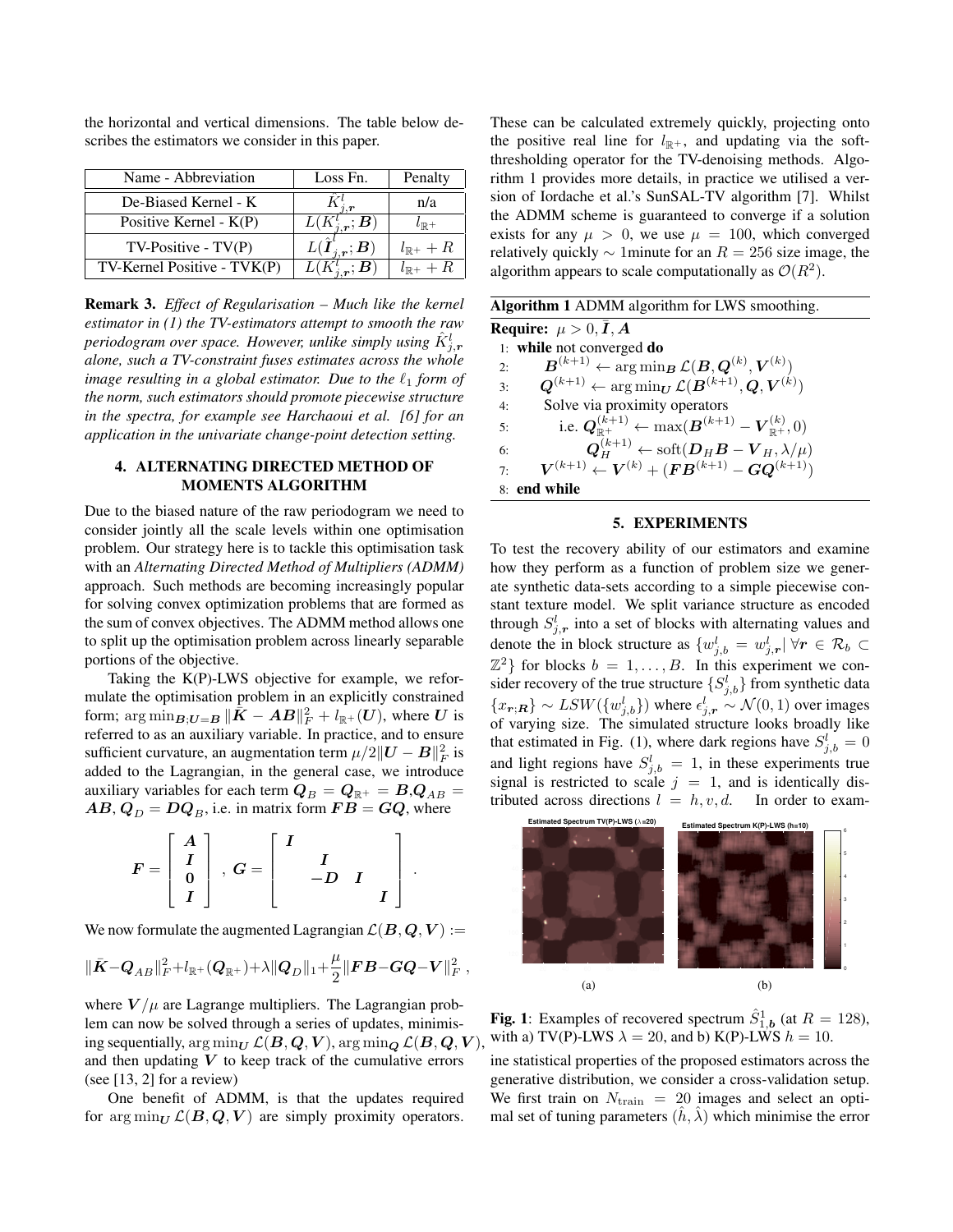$\epsilon_{\rm test}(h,\lambda)=\sum_{j,\bm{r},l}|(|w_{j,\bm{r}}^l|^2-\hat{B}_{j,\bm{r}}^l)|/JR^2D.$  The error surfaces (Fig. 2) can be quite insightful in terms of understanding how performance trades off when introducing different levels of prior smoothness knowledge through  $\lambda$  and  $h$ .



Fig. 2: a) The mean cross-validation error surface  $\epsilon_{\text{train}}$ , and b) the standard-deviation of the surface, taken over  $N_{\text{train}} =$ 20 synthetic images of size  $R = 128$ .



Fig. 3: Test performance of the various LWS estimators. a) The error at scale level  $j = 1$  as a function of image size, b) standard-deviation of estimate taken over  $N_{\text{test}} = 100 \text{ simu-}$ lations.

Clearly, estimation performance is enhanced by performing smoothing using either the kernel and/or regularisation. The distinctive kink in the cross-validation surface is typical for estimation across image sizes. It is interesting to note, that whilst optimal performance requires some kernel *and* some regularisation, the regularised estimate with  $h = 1$  performs relatively well. In practice this relates in TV-LWS resolving more clearly defined edge detail as seen in Fig. (1).

Figure 3 summarises performance of the estimators on a test set (of size  $N_{\text{test}} = 100$ ) with specifically chosen tuning parameters  $(\hat{h}, \hat{\lambda}) = \arg \min \epsilon_{\text{train}}(h, \lambda)$ . These results gives us some measure of the sample efficiency of the different estimators. We can see that the error for all smoothed estimators converges, both at scale  $j = 1$  and when averaged across all scales. This is in contrast to the raw-periodogram, which does not converge for  $j = 1$  (where all the true spectral structure is simulated). We see that the hybrid method TVK(P)-LWS appears to perform best, converging faster at all scales. Additionally, it appears to have favourable rates of consistency, as can be established from Fig (3b), which also serves to highlight the inconsistency of the bias-corrected raw periodogram.



Fig. 4: Comparison of LWS estimation with regularised and kernel approach. a) Original image. b) Histogram of z-scored image (normalised across both rows/columns). c) Estimated LWS with KLWS  $h = 16$ , and d) Estimated LWS with TV(P)-LWS  $\lambda = 10$ .

#### 5.1. Real Images

We here compare the qualitative effect of regularised LWS estimation applied to a carpet like texture taken from the Brodatz data set  $(R = 640)$ . Given that we wish to model the image as a Gaussian process, we first pre-process the image down-sampling to a size of  $R_{\text{eff}} = 128 \times 128$  pixels. The image is then standardized by *z-scoring* the data with respect to all pixels in the rescaled image. Figure 4 demonstrates the output of the analysis and how the pre-processing effectively produces a Gaussian intensity distribution. One clearly observes how the regularised solution is more parsimonious, and is positive valued across the spectra, whilst still preserving the key spectral features, namely, the diagonal banding in  $j = 2, l = d.$ 

# Conclusion

Typically, wavelet decompositions may be used to break down an image into a set of features which can then be used for general image understanding tasks, for example image classification [8] or clustering [1]. Enhanced estimation of wavelet spectra may aid in many of these applications.

We have demonstrated in this paper how one can construct a regularised estimator for the LWS and that this has beneficial estimation properties, such as the ability to model piecewise spectra. Future work may attempt to extend the theoretical estimation framework of Nason [11] and Eckley [3] to cope with such piecewise-smoothness.